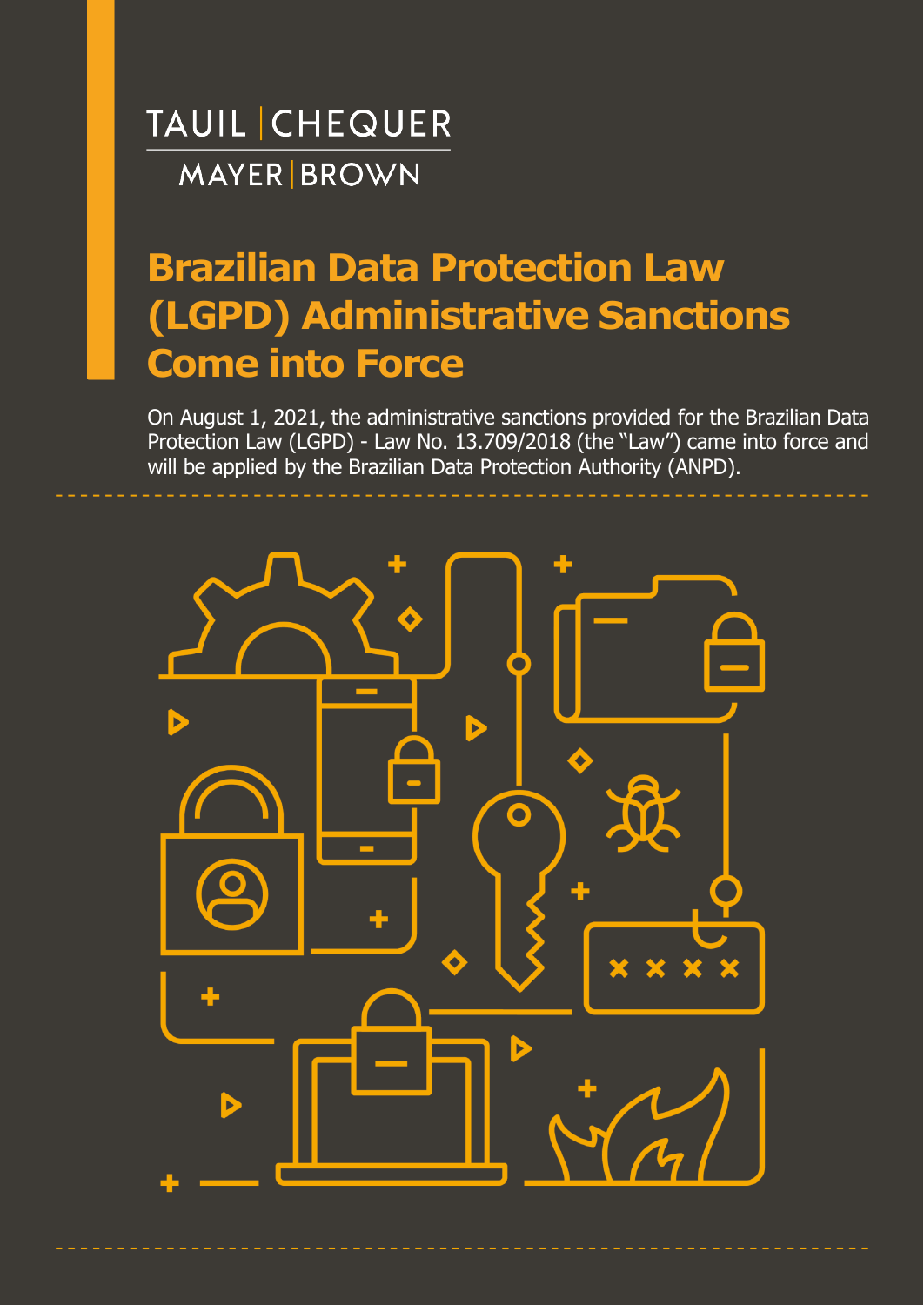**LGPD provides that data processing agents (controller and processor) who violate the rules provided for in the Law will be subject to:**



**Warning,** indicating the deadline for taking corrective measures;



**Simple fine**, of up to 2 percent of the billing, excluding taxes, limited to BRL R\$50 million per infraction;



**Daily fine,** limited to the total amount of BRL R\$50 million per infraction;



**Publicizing the infraction**, after being investigated and confirmed;



**Deletion of personal data** related to the infringement;



**Partial suspension of the functioning of the database** to which the infringement refers until regularization;



**Suspension of the exercise of data processing;** and



**Partial or total prohibition of the exercise of activities** related to data processing.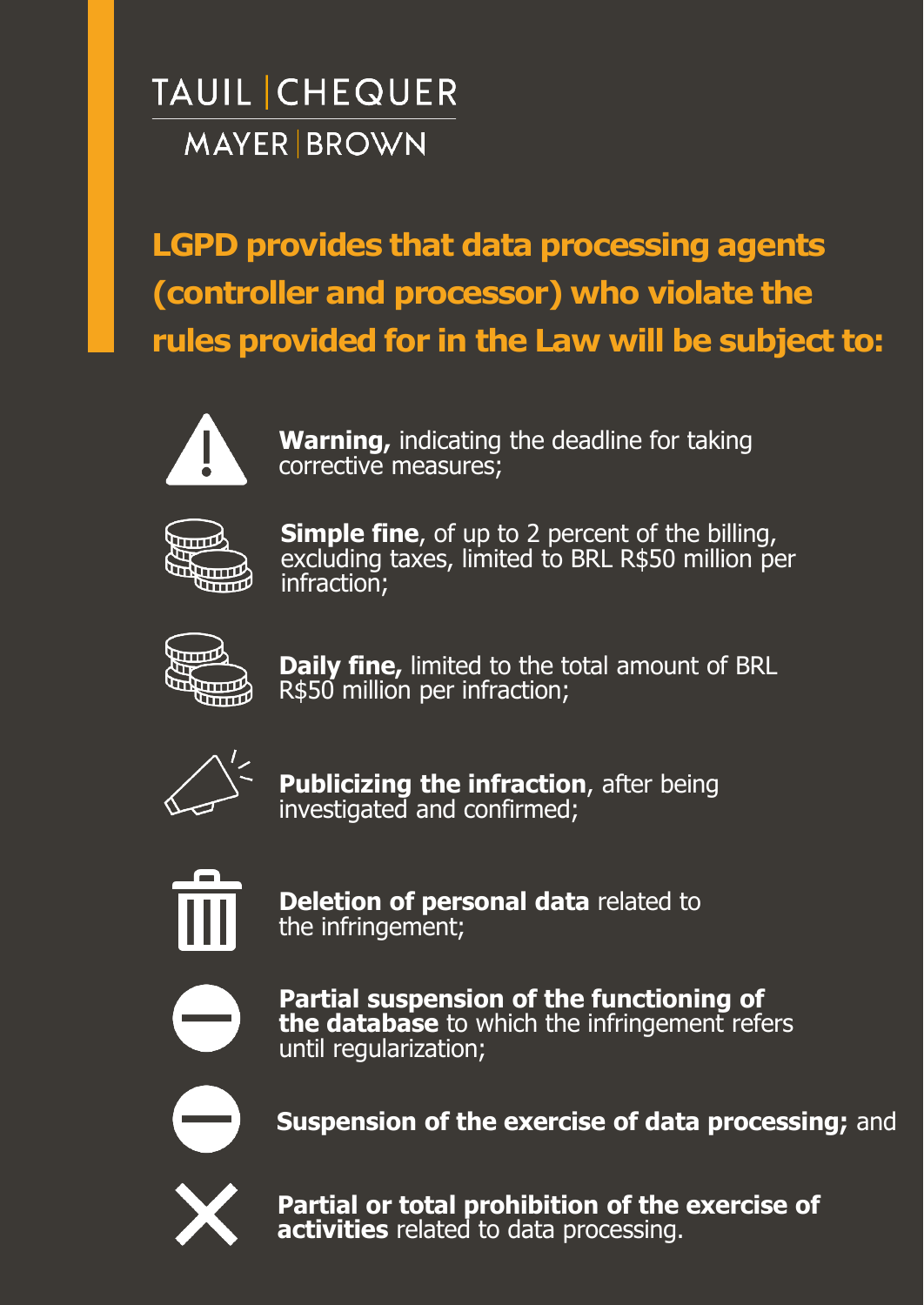### **Who the administrative sanctions apply to**

Administrative sanctions apply to any **Controller** (natural or legal person, under public or private law, who is responsible for decisions regarding the processing of personal data) or **Processor** (natural or legal person, under public or private law, who carries out the processing of personal data on behalf of the controller).

Controllers and processors located in foreign territory are also subject to administrative sanctions, as the LGPD has extraterritorial application.

### **Parameters for applying administrative sanctions**

LGPD provides that administrative sanctions will be applied after an administrative procedure that allows for the opportunity of ample defense, depending on the circumstances of each individual case and the following criteria:

- **Severity and nature** of infringements and affected personal rights;
- **Violator's good faith**;
- **Advantage gained or intended** by the Violator;
- Violator's **economic condition**;
- **Recurrence**;
- **Degree of damage**;
- Violator **cooperation**;
- Repeated and demonstrated adoption of **internal mechanisms and procedures capable of minimizing damage**, aimed at the safe and proper data processing;
- Adoption of **good practices and governance policy**;
- Adoption of **corrective measures**; and
- Proportionality between the **seriousness of the violation** and the intensity of the sanction.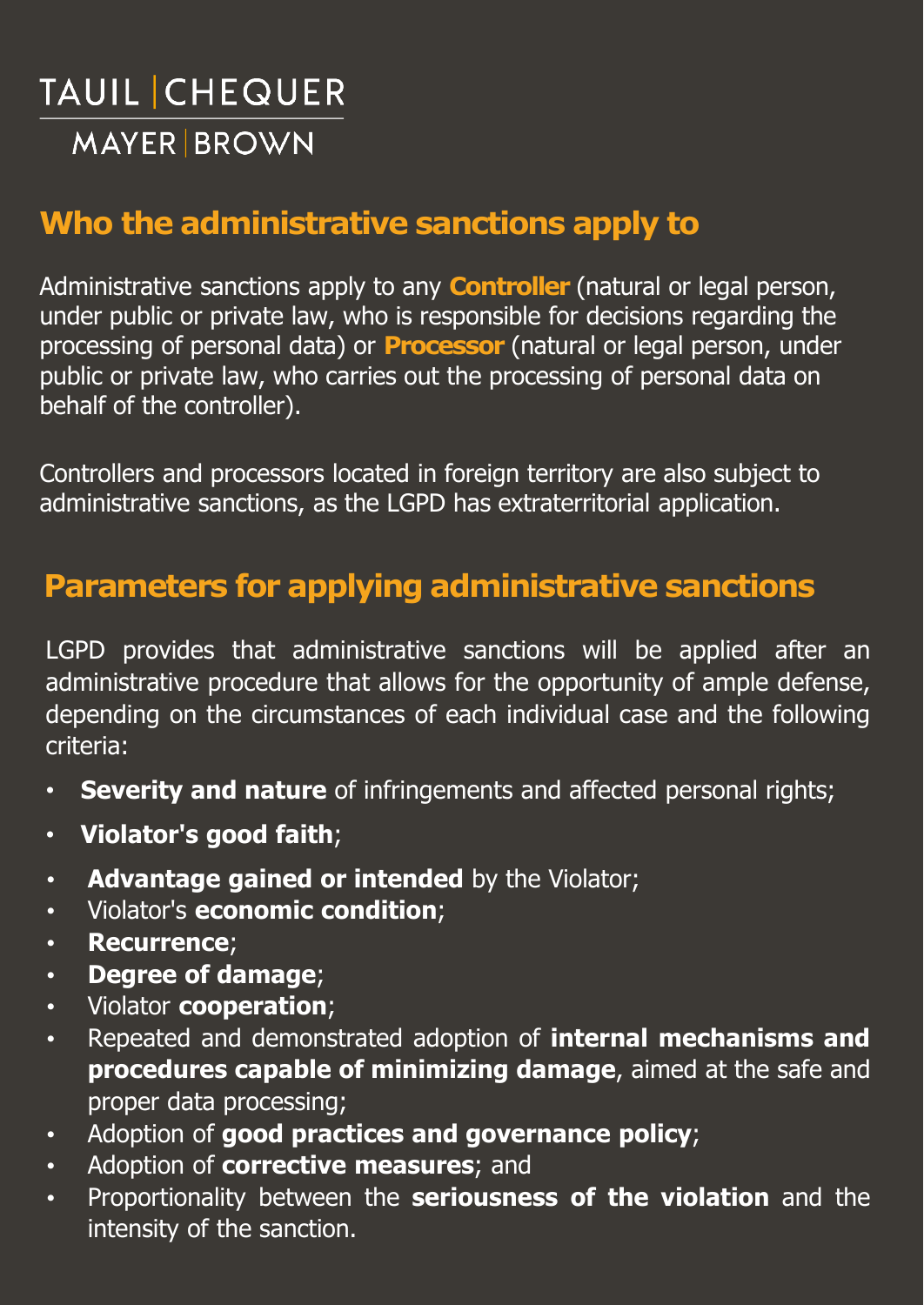### **Conduct subject to administrative sanctions**

Any non-compliance with obligations by the LGPD to the controllers and processors is subject to sanction by ANPD

### **ANPD's performance in sanctions**

ANPD carried out a public consultation to prepare the Regulation for Inspection and Application of Administrative Sanctions, which is currently being concluded. In addition to such regulation, ANPD will also submit a specific rule to public consultation to deal with sanctions and dosimetry.

ANPD will start its sanctioning action after the approval of this regulation, acting in relation to facts that occurred after August 1, 2021, or for continuing violations initiated before that date.